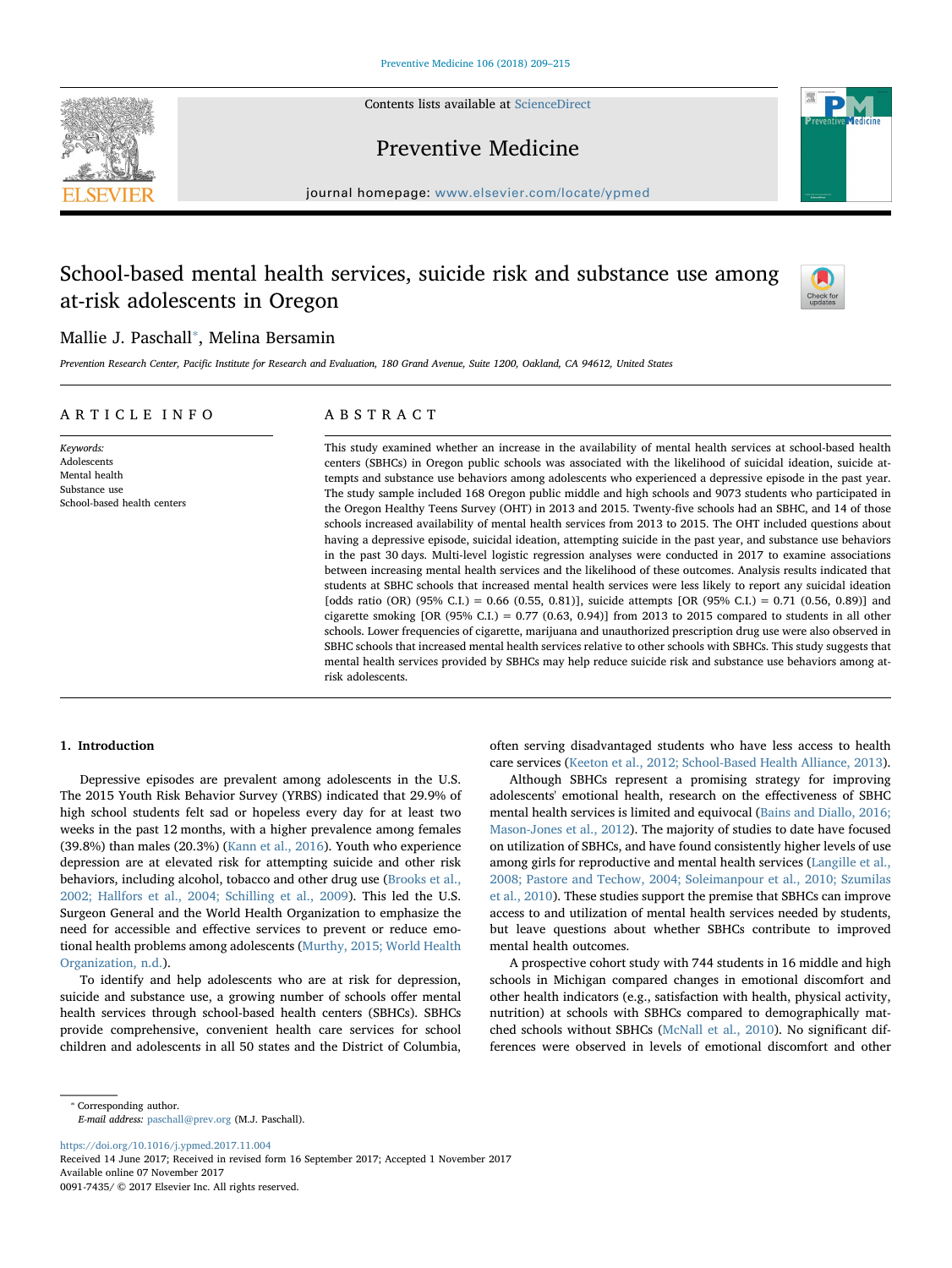health indicators between students who had access to an SBHC compared to those that did not, though utilization of SBHC services was positively related to overall satisfaction with health, physical activity, and eating healthy food.

Another prospective study in six Ohio school districts examined mental health care costs and mental health outcomes among students at schools with SBHCs compared to students at matched non-SBHC schools ([Guo et al., 2008](#page-6-7)). Using Medicaid records from 1997 to 2003 for 109 students, the study found lower mental health care costs among students who utilized SBHC services than students who did not. There was also evidence of greater improvement in psychosocial health-related quality of life among students who utilized SBHC mental health services compared to students at non-SBHC schools. Although these results provide support for the effectiveness of SBHC mental health services, the study was limited by its reliance on Medicaid records for a cohort of students who represented only a small fraction of over 9000 students who were enrolled in the six school districts.

A study of over 300 students in 12 California schools with SBHCs found significant improvements in a number of mental health outcomes based on assessments conducted by mental health service providers ([Soleimanpour et al., 2010\)](#page-6-8). Students participated in at least three mental health visits and were asked about their level or anxiety or nervousness, depression or sadness, eating disorders, grief, loss or bereavement, self-injury, substance abuse, and suicidal ideation. Over a period of at least three months, students reported significant improvement for all of these mental health indicators. Students also reported improvements for a number of resiliency indicators, including school attendance and commitment, expressing feelings and emotions, expressing a sense of hope for the future, and involvement in recreational or vocational activities. While providing further evidence for the effectiveness of SBHC mental health services, this study was limited by absence of a comparison group. Thus, the observed improvements in mental health outcomes may have occurred regardless of students' exposure to mental health services.

A more recent study of 168 public schools and over 36,000 students in Oregon found that schools with SBHCs that increased availability of mental health services after 2013 had significant reductions in the prevalence of depressive episodes, suicidal ideation and suicide attempts from 2013 to 2015 compared to other public schools that did not increase mental health services ([Paschall and Bersamin, 2017\)](#page-6-9). This study also found significant reductions in the likelihood of depressive episodes and suicidal ideation among schools with SBHCs that increased mental health services after 2013 relative to other SBHC schools that did not increase mental health services. The large sample of public schools, use of comparison groups, and longitudinal design of this study represented an improvement on previous research on the effectiveness of SBHC mental health services.

The present study extends this recent study by examining associations between the increase in availability of mental health services at SBHC schools and suicidal ideation, suicide attempts and substance use behaviors among adolescents who experienced a depressive episode in the prior year. As prior studies show that adolescents who experience emotional health problems are more likely to utilize SBHC services than adolescents without emotional health problems [\(Amaral et al., 2011;](#page-6-10) [Anyon et al., 2013; Pastore et al., 1998; Wade et al., 2008](#page-6-10)), this study focuses on at-risk adolescents who are most likely to use and potentially benefit from SBHC mental health services. We examine whether the likelihood of suicidal ideation, suicide attempts, and substance use behaviors in this subgroup of adolescents decreased from 2013 to 2015 at SBHC schools that increased mental health services after 2013 relative to other public schools, and relative to other schools with SBHCs that did not increase mental health services. We also examine possible moderating effects of student demographic characteristics, including gender, ethnicity, race, and socioeconomic status. We expected that females would benefit more from the increase in mental health services than males, as they are more likely than males to report depressive

episodes and utilize SBHC services ([Juszczak et al., 2003; Langille et al.,](#page-6-11) [2008; Pastore and Techow, 2004; Soleimanpour et al., 2010; Szumilas](#page-6-11) [et al., 2010\)](#page-6-11). We were also interested in possible ethnic, racial and socioeconomic differences as SBHCs may be more beneficial for disadvantaged youth who have limited access to health services [\(Keeton](#page-6-3) et [al., 2012; School-Based Health Alliance, 2013](#page-6-3)).

#### 2. Methods

### 2.1. School sample and study design

This study is based on 168 public schools in Oregon that participated in the Oregon Healthy Teens (OHT) Survey in both 2013 and 2015. Twenty-five of those 168 schools had SBHCs, and 14 of the schools with SBHCs increased mental health services between 2013 and 2015 with funds allocated by the Oregon Health Authority (OHA). Across the 14 SBHCs, there was an increase of 11.0 mental health service FTEs (mean = 0.8 FTE per SBHC). Available services included short- and long-term mental health therapy; several schools also hired behavioral health consultants to assist students with behavioral problems. The increased mental health provider time began by early 2014, after the administration of the 2013 OHT survey and before the 2015 OHT began. We compare changes in prevalence rates of having a depressive episode, suicidal ideation, and attempting suicide in the past year among students at schools with SBHCs that increased availability of mental health services after 2013 with all other schools in the sample, and with other schools with SBHCs that did not increase availability of mental health services after 2013. Prevalence rates of past-year suicidal ideation, suicide attempts and substance use behaviors in 2013 and 2015 are based on repeated cross-sectional samples of students.

### 2.2. School characteristics

School characteristics included having an SBHC, increasing SBHC mental health services after 2013, school type (middle, middle/high school, high school), total school enrollment, the percentage of students who were non-Hispanic and non-white, and the percentage of students receiving free or reduced price meals. These data were obtained from the OHA, Public Health Division, Adolescent and School Health Program.

#### 2.3. Oregon Healthy Teens Survey

Survey data for 8th and 11th grade students were obtained from the statewide Oregon Healthy Teens (OHT) Survey, which was administered prior to increases in SBHC mental health services in 2013, and again in 2015 [\(Oregon Health Authority, Public Health Division, n.d.](#page-6-12)). The OHT is an anonymous, voluntary self-administered survey of 8th and 11th graders modeled after the Youth Risk Behavior Survey (YRBS). The OHT is conducted during the spring semester from February through May and is available either online or via paper-and-pencil, at the discretion of the school district. Students do not submit any personal information with their survey responses. The OHT survey is designed to be completed in a single class period.

The OHT sampling frame is based on the YRBS, and comprises public middle and high schools sampled within each county. The sample is intended to be representative of 8th and 11th graders in each county and the state. Post-hoc sample weights were developed for each county and the state based on the actual number of 8th and 11th graders in each school, county and the entire state [\(Oregon Health](#page-6-12) [Authority, Public Health Division, n.d.\)](#page-6-12). This study was limited to 168 schools that participated in both 2013 and 2015. The sample was further limited to students who reported experiencing a depressive episode in the past year ( $n = 11,266$ ), and another 2193 were excluded because they did not provide responses to all study variables. This left a total of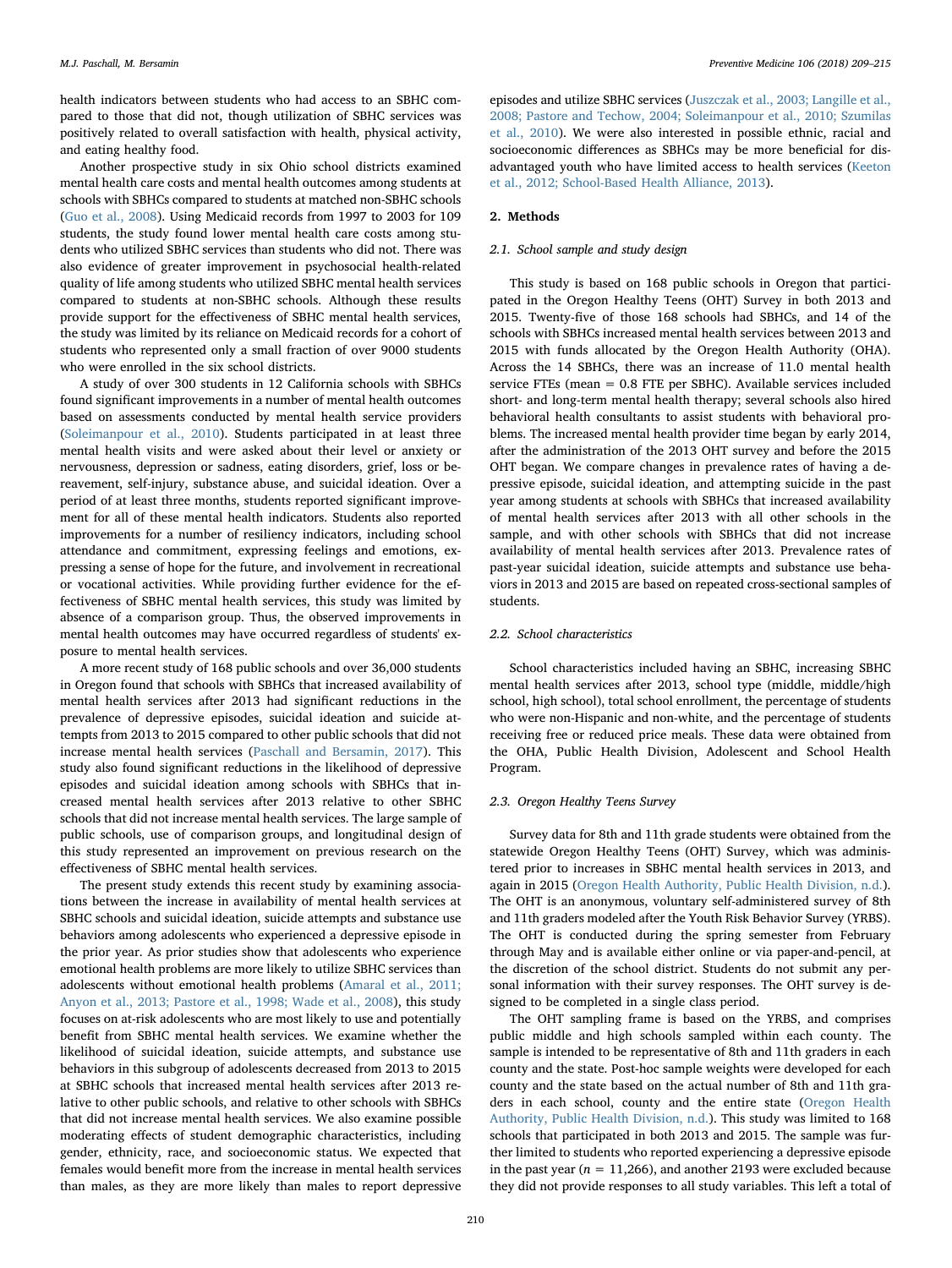9073 students in the final analytic dataset (4305 from 2013 and 4768 from 2015).

## 2.4. Survey measures

#### 2.4.1. Mental health indicators

Students were asked, "During the past 12 months, did you ever feel so sad or hopeless almost every day for two weeks or more in a row that you stopped doing some usual activities?" Students who responded "yes" to this question were classified as having a depressive episode in the past year, constituting the study sample. Students were also asked, "During the past 12 months, did you ever seriously consider attempting suicide?" and "During the past 12 months, how many times did you actually attempt suicide?" Dichotomous variables were created to represent any suicidal ideation and any suicide attempts in the past year.

### 2.4.2. Substance use behaviors

Students were asked, "During the past 30 days, on how many days did you have… (a) at least one drink of alcohol? (b) 5 or more drinks of alcohol in a row, that is within a couple of hours? (c) smoke cigarettes? (d) use an e-cigarette or other vaping product? (e) use marijuana or hashish (weed, hash, pot)? and (f) use prescription drugs (such as Oxycontin, Percocet, Vicodin, Codeine, Adderall, Ritalin, or Xanax) without a doctor's orders?" Because of the skewed distributions of these past-30-day frequency measures, we created dichotomous versions to examine any use of these substances in the past 30 days, and logged versions to reduce skewness.

## 2.4.3. Demographic characteristics

Students reported their grade, age, gender, ethnicity, race, and whether they were receiving free or reduced price lunch at school. Hispanic ethnicity and race (white/non-white) were treated as dichotomous variables. Survey year was also a student-level variable.

### 2.5. Data analysis

Attrition analyses were first conducted to compare students who did and did not provide complete data for study variables. Descriptive statistics were then examined for the study sample, and characteristics of schools with and without SBHC services were compared. Multi-level logistic regression analyses were then conducted to test study hypotheses. Initial regression models included cross-level interaction terms (e.g., increase in SBHC mental health services  $\times$  year) to compare the likelihood (or frequency) of suicidal ideation, suicide attempts and substance use behaviors from 2013 to 2015 among students at schools with SBHCs that increased availability of mental health services relative all other schools and other schools with SBHCs. We then examined possible moderating effects of gender, ethnicity, race, and free/ reduced price lunch status by including a three-way interaction term in the regression models (e.g., increase in SBHC mental health services  $\times$  year  $\times$  gender), recognizing that statistical power was limited for these analyses. All analyses were conducted with HLM version 7.01 software to adjust for variance attributable to observations nested within schools [\(Raudenbush et al., 2011](#page-6-13)).

### 3. Results

### 3.1. Attrition analyses

Analyses comparing students who did and did not have any missing data indicated no differences with respect to age and prevalence of suicide attempts in the past year. However, students with any missing data were less likely to be female and to report suicidal ideation in the past year. Students with any missing data were also more likely to report any past-30-day alcohol use and binge drinking, cigarette and ecigarette use, marijuana use, and prescription drug use without a

<span id="page-2-0"></span>Table 1

School [a](#page-2-1)nd baseline student demographic characteristics<sup>a</sup> by SBHC and mental health services status, mean (SD) or percent.

| Variable                                                       | Total sample              | Non-SBHC<br>schools       | SBHC schools $(n = 25)$                      |                                             |
|----------------------------------------------------------------|---------------------------|---------------------------|----------------------------------------------|---------------------------------------------|
|                                                                |                           |                           | No change in<br>mental<br>health<br>services | Increase in<br>mental<br>health<br>services |
| School level<br>Middle school (%)<br>Middle/high<br>school (%) | $N = 168$<br>42.3<br>14.3 | $n = 143$<br>46.9<br>13.3 | $n = 11$<br>0.0<br>18.2                      | $n = 14$<br>28.6<br>21.4                    |
| High school (%)                                                | 43.4                      | 39.9                      | 81.8                                         | 50.0                                        |
| Student enrollment                                             | 704.6 (549.2)             | 672.3<br>(502.6)          | 961.8<br>(607.3)                             | 831.9 (864.0)                               |
| Percent eligible for<br>free/reduced<br>price meals            | 55.5 (17.9)               | 55.3 (18.3)               | 54.9 (14.8)                                  | 58.6 (16.8)                                 |
| Percent non-<br>Hispanic, non-<br>white                        | 33.9 (18.5)               | 34.4 (18.8)               | 37.2 (10.0)                                  | 26.5 (19.3)                                 |
| Student level                                                  | $N = 4305$                | $n = 3577$                | $n = 339$                                    | $n = 389$                                   |
| 8th grade (%)                                                  | 46.4                      | 52.1                      | 5.5                                          | 16.7                                        |
| 11th grade $(\%)$                                              | 53.6                      | 47.9                      | 94.5                                         | 83.3                                        |
| Age                                                            | 15.3(1.5)                 | 15.1(1.6)                 | 16.4(0.8)                                    | 16.2(1.2)                                   |
| Female (%)                                                     | 66.6                      | 66.7                      | 65.8                                         | 66.5                                        |
| Hispanic (%)                                                   | 25.4                      | 26.9                      | 15.4                                         | 17.6                                        |
| White (%)                                                      | 72.8                      | 72.2                      | 78.5                                         | 74.4                                        |
| Received free/<br>reduce price<br>lunch (%)                    | 46.4                      | 46.3                      | 39.6                                         | 54.5                                        |

<span id="page-2-1"></span><sup>a</sup> Student sample sizes are unweighted, while descriptive statistics for study variables were obtained with sample weights in 2017.

doctor's permission.

#### 3.2. Sample characteristics

School and baseline student demographic characteristics are provided in [Table 1](#page-2-0), along with comparisons of schools with SBHCs that did and did not increase availability of mental health services after 2013, and schools without SBHCs. A higher percentage of schools with SBHCs (64%) were high schools, while a lower percentage (16%) were middle schools. Among SBHC schools, a higher percentage that increased availability of mental health services after 2013 were middle schools.

Prevalence rates of past-year suicidal ideation, suicide attempts, and past-30-day substance use behaviors in 2013 and 2015 are provided in [Table 2.](#page-3-0) About two thirds of students who had experienced a depressive episode in 2013 were female. Among study participates, all of whom had reported experiencing a depressive episode in the past year, the overall prevalence rates for past-year suicidal ideation and suicide attempts were 45.1% and 20.3%, respectively, while past-30-day substance use prevalence rates ranged from 5.2% (e-cigarette use) to 32.4% (alcohol use). Prevalence rates for the total sample changed little from 2013 to 2015 except for past-30-day e-cigarette use, which increased substantially to 20.4% in 2015. Increases in prevalence rates of pastyear suicidal ideation and suicide attempts were observed among students in non-SBHC schools, while decreases were observed in schools with SBHCs. Larger decreases in the prevalence of past-year suicidal ideation and attempts were observed at schools with SBHCs that increased mental health services after 2013. Past-30-day alcohol use, binge drinking and cigarette use changed little from 2013 to 2015 among students in non-SBHC schools, but decreased among students at schools with SBHCs. A somewhat larger decrease in the prevalence of cigarette use was observed at SBHC schools that increased mental health services after 2013. The prevalence of past-30-day e-cigarette use increased substantially from 2013 to 2015 among students at both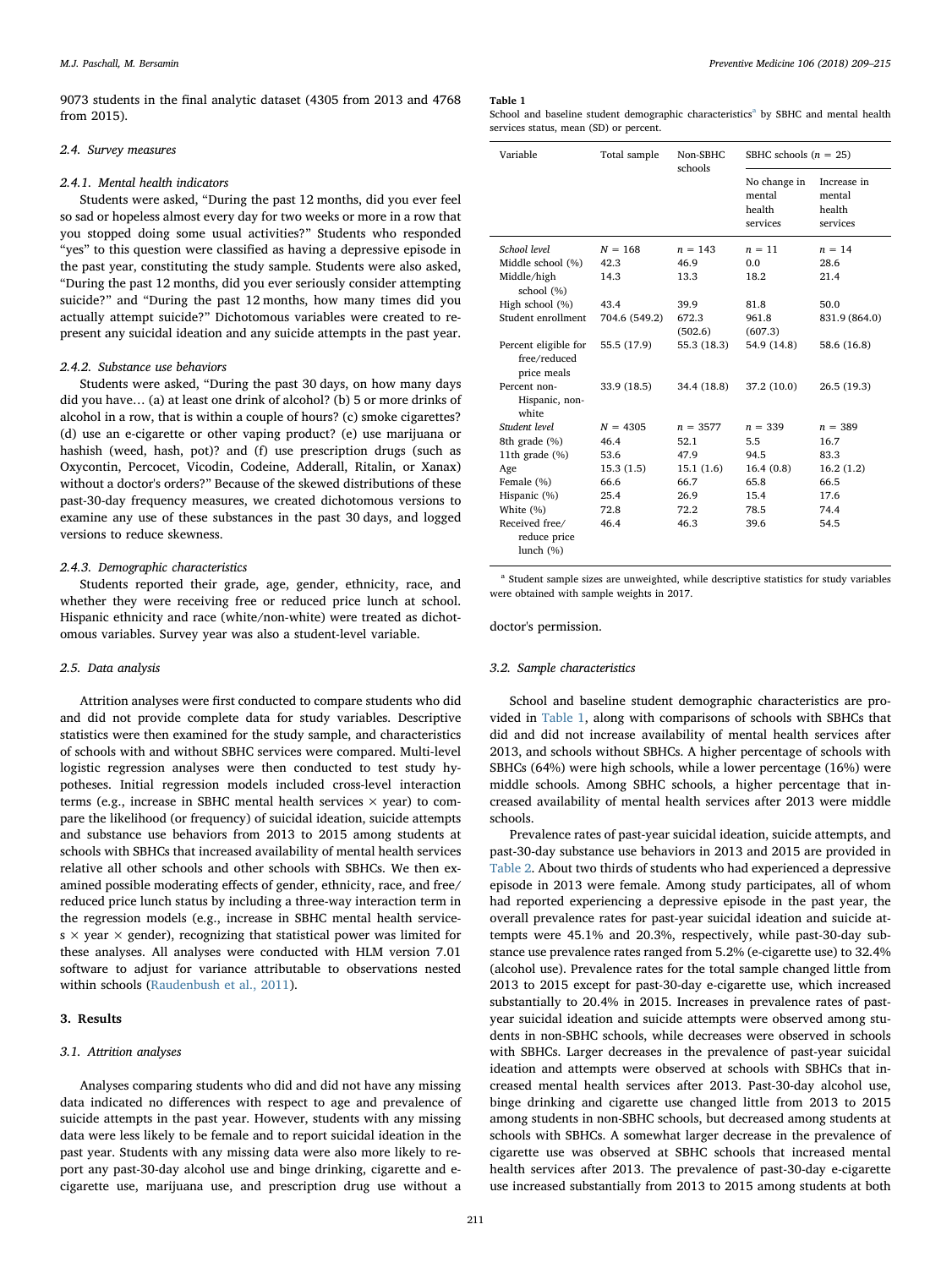#### <span id="page-3-0"></span>Table 2

Prevalence of past-year suicidal ideation, suicide attempts, and past-30-day substance use behaviors in 2013 and 2015.

| Variable <sup>a</sup>                         | Total sample | Non-SBHC schools | SBHC schools                        |                                    |  |
|-----------------------------------------------|--------------|------------------|-------------------------------------|------------------------------------|--|
|                                               |              |                  | No change in mental health services | Increase in mental health services |  |
| Suicidal ideation, past year (%), 2013        | 45.1         | 44.9             | 43.1                                | 49.0                               |  |
| 2015                                          | 46.1         | 48.0             | 41.6                                | 34.1                               |  |
| Suicide attempt, past year (%), 2013          | 20.3         | 20.3             | 18.5                                | 21.2                               |  |
| 2015                                          | 21.3         | 22.7             | 14.9                                | 14.3                               |  |
| Alcohol use, past 30 days (%), 2013           | 32.4         | 31.6             | 37.8                                | 35.6                               |  |
| 2015                                          | 30.3         | 29.4             | 32.9                                | 35.5                               |  |
| Binge drinking, past 30 days (%), 2013        | 16.7         | 16.0             | 23.5                                | 19.2                               |  |
| 2015                                          | 16.2         | 16.0             | 18.0                                | 16.5                               |  |
| Cigarette smoking, past 30 days (%), 2013     | 12.6         | 12.2             | 15.4                                | 15.4                               |  |
| 2015                                          | 12.4         | 12.6             | 13.8                                | 10.1                               |  |
| E-cigarette use, past 30 days (%), 2013       | 5.2          | 4.9              | 6.5                                 | 7.9                                |  |
| 2015                                          | 20.4         | 20.0             | 25.1                                | 20.1                               |  |
| Marijuana use, past 30 days (%), 2013         | 23.2         | 22.2             | 32.4                                | 25.9                               |  |
| 2015                                          | 22.6         | 22.2             | 26.9                                | 22.4                               |  |
| Prescription drug use, past 30 days (%), 2013 | 9.6          | 9.2              | 10.6                                | 12.7                               |  |
| 2015                                          | 9.6          | 10.1             | 6.2                                 | 8.6                                |  |

<span id="page-3-1"></span><sup>a</sup> Student sample sizes are unweighted, while descriptive statistics for study variables were obtained with sample weights in 2017.

non-SBHC schools and schools with SBHCs. Prevalence rates for past-30-day marijuana use and prescription drug use changed little from 2013 to 2015 among students at non-SBHC schools, but decreased among students at schools with SBHCs.

#### 3.3. Multi-level analyses

Results of multi-level logistic regression analyses indicate a significantly lower likelihood of suicidal ideation and suicide attempts in the past year among students at schools with SBHCs that increased availability of mental health services after 2013 compared to students at other public schools [\(Table 3\)](#page-4-0). Odds ratios for the mental health services  $\times$  year terms indicate a significant relative reduction in the likelihood of suicidal ideation and a significant relative reduction in the likelihood of suicide attempts. These results are illustrated in [Fig. 1](#page-4-1). No moderating effects of gender, ethnicity, race or free-reduce price lunch were observed for these relationships.

Analyses also indicated a significantly lower likelihood of any past-30-day cigarette smoking and a marginally significant lower likelihood of any e-cigarette use in the past 30 days at schools with SBHCs that increased availability of mental health services. No associations were observed between increasing availability of mental health services at schools with SBHCs and any past-30-day alcohol use, binge drinking, marijuana use or prescription drug use without a doctor's order. However, additional multi-level linear regression analyses with past-30 day substance use frequency measures indicated significant inverse associations between increasing the availability of mental health services at schools with SBHCs and the frequency of cigarette smoking (beta [95% C.I.] = −0.05 [−0.03, −0.07]), marijuana use (beta [95% C.I.] =  $-0.04$  [ $-0.02$ ,  $-0.06$ ]) and prescription drug use without a doctor's order (beta [95% C.I.] =  $-0.03$  [ $-0.05$ ,  $-0.01$ ]) among students after 2013. These results are illustrated in [Fig. 2](#page-5-0). No moderating effects of gender, ethnicity, race or free-reduce price lunch were observed for these relationships.

Within the subgroup of SBHC schools, there was a significantly lower likelihood of suicidal ideation among students at SBHC schools that increased availability of mental health services after 2013 compared to students at other schools with SBHCs (odds ratio [95% C.I.]  $= 0.75$  [0.60, 0.94]). However, no significant differences in the likelihood of past-year suicide attempts or past-30-day substance use behaviors were observed among students at SBHC schools that increased availability of mental health services after 2013 compared to students at other schools with SBHCs. There were also no significant differences in the frequency of past-30-day substance use behaviors among students

#### 4. Discussion

Many communities across the U.S. have opened school-based health centers (SBHCs) to provide mental health services to prevent or reduce emotional health problems and related consequences among adolescents. However, research on the effectiveness of SBHC mental health services is limited. This study focused on adolescents in Oregon public schools who had experienced one or more depressive episodes in the past year to determine whether an increase in the availability of mental health services at some SBHC schools would be associated with the likelihood of suicidal ideation, suicide attempts and substance use behaviors in this at-risk population. Our findings suggest that the increase in availability of mental health services at 14 SBHC schools after 2013 was associated with a significantly lower likelihood of suicidal ideation and suicide attempts in the past year, and the frequency of cigarette, marijuana and prescription drug use without a doctor's order in the past 30 days relative to other public schools. Results also indicate a significantly lower likelihood of past-year suicidal ideation among students at SBHC schools that increased availability of mental health services after 2013 relative to other SBHC schools that did not increase availability of mental health services, though no differences were observed for past-year suicide attempts and past-30-day substance use behaviors.

at SBHC schools that increased availability of mental health services after 2013 compared to students at other schools with SBHCs. We did not assess possible moderating effects of gender, ethnicity, race or free-

reduce price lunch due to the smaller subsample size.

Contrary to expectations, there were no differences in the associations between increasing availability of mental health services, pastyear suicidal ideation and attempts and past-30-day substance use behaviors among student demographic subgroups. This is especially surprising for gender, given the greater utilization of SBHC mental health services by females [\(Juszczak et al., 2003; Langille et al., 2008; Pastore](#page-6-11) [and Techow, 2004; Soleimanpour et al., 2010; Szumilas et al., 2010](#page-6-11)). The 2015 Oregon Healthy Teens Survey (OHT) also indicated that 35% of females reported using the SBHC at their school at least once in the past year compared to 28% of males. The mean frequency of SBHC visits in the prior year was 2.2 (SD = 1.7) for females compared to 1.8 (SD = 1.4) for males ( $t = -7.2$ ,  $p < 0.01$ ). The lack of any significant moderating effects of student demographic characteristics is also encouraging in that all demographic subgroups of Oregon students who experienced a depressive episode were likely to benefit from the increase in mental health services at schools with SBHCs.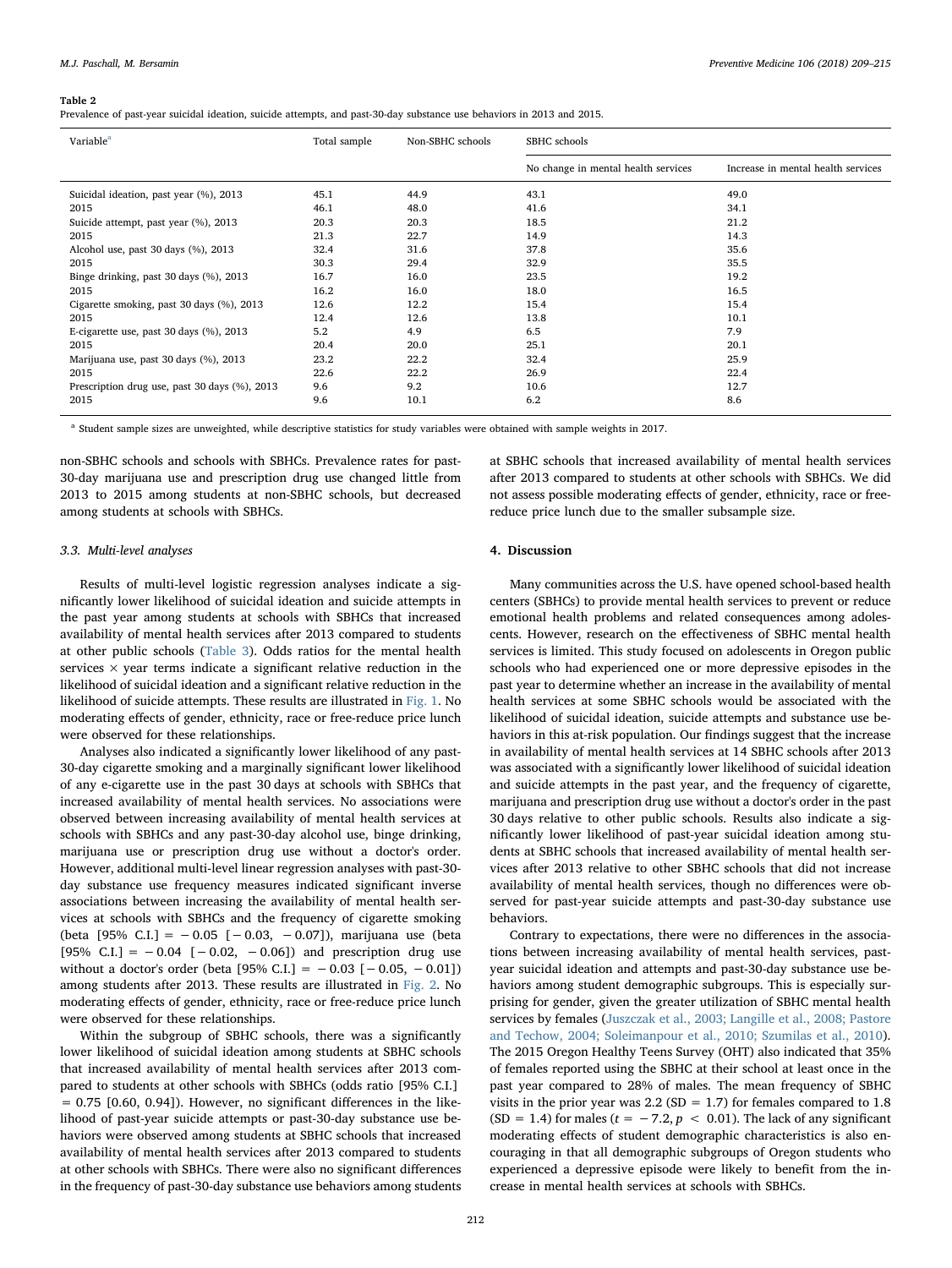#### <span id="page-4-0"></span>Table 3

Associations for individual multi-level multivariate logistic regression models for the odds of eight different outcomes, including past-year suicidal ideation and suicidal attempts, and p[a](#page-4-2)st-30-day alcohol use, binge drinking, cigarette use, e-cigarette use, marijuana use, and prescription drug use from 2013 to 2015, odds ratio (95% confidence interval).<sup>a</sup>

| Variable                                      | Suicidal ideation | Suicide attempt  | Alcohol use           | Binge drinking        |
|-----------------------------------------------|-------------------|------------------|-----------------------|-----------------------|
| School level                                  |                   |                  |                       |                       |
| Middle school <sup>b</sup>                    | 1.14(0.88, 1.47)  | 1.62(1.12, 2.37) | 0.67(0.47, 0.97)      | 0.61(0.39, 0.93)      |
| Middle/high schoolb                           | 1.12(0.91, 1.37)  | 1.21(0.86, 1.71) | 0.76(0.56, 1.03)      | 0.81(0.55, 1.21)      |
| Student enrollment                            | 1.00(0.99, 1.01)  | 1.00(0.99, 1.01) | 1.00(0.99, 1.01)      | 1.00(0.99, 1.01)      |
| Percent eligible for free/reduced price meals | 1.00(0.99, 1.01)  | 1.00(0.99, 1.01) | 1.00(0.99, 1.01)      | 1.00(0.99, 1.01)      |
| Percent non-Hispanic, non-white               | 1.00(0.99, 1.01)  | 1.00(0.99, 1.01) | 1.00(0.99, 1.01)      | 0.99(0.98, 1.00)      |
| Increase in MH services                       | 0.86(0.74, 1.00)  | 0.96(0.75, 1.21) | 1.00(0.82, 1.23)      | 0.87(0.71, 1.07)      |
| Cross-level                                   |                   |                  |                       |                       |
| Increase in MH services $\times$ year         | 0.66(0.55, 0.81)  | 0.71(0.56, 0.89) | 1.03(0.83, 1.29)      | 0.93(0.80, 1.07)      |
| Student level                                 |                   |                  |                       |                       |
| Age                                           | 0.99(0.92, 1.06)  | 0.99(0.88, 1.11) | 1.13(1.02, 1.26)      | 1.16(1.02, 1.32)      |
| Female                                        | 1.39(1.21, 1.60)  | 1.34(1.17, 1.54) | 1.13 (0.99, 1.29)     | 1.01(0.86, 1.19)      |
| Hispanic                                      | 0.87(0.75, 1.01)  | 0.98(0.86, 1.19) | 0.99(0.82, 1.20)      | 1.17(0.92, 1.48)      |
| White                                         | 1.17(1.02, 1.35)  | 1.12(0.98, 1.28) | 1.23(1.02, 1.48)      | 1.14(0.92, 1.42)      |
| Receive free/reduced price lunch              | 1.01(0.91, 1.13)  | 1.19(1.05, 1.35) | 1.09(0.97, 1.23)      | 1.16(1.00, 1.34)      |
| Year                                          | 1.01(0.97, 1.06)  | 1.02(0.95, 1.10) | 0.93(0.88, 0.99)      | 0.93(0.80, 1.07)      |
| Variable                                      | Cigarette smoking | E-cigarette use  | Marijuana use         | Prescription drug use |
| School level                                  |                   |                  |                       |                       |
| Middle school <sup>a</sup>                    | 0.85(0.45, 1.59)  | 0.78(0.51, 1.21) | 0.73(0.51, 1.06)      | 0.79(0.44, 1.43)      |
| Middle/high school <sup>a</sup>               | 0.90(0.59, 1.37)  | 0.72(0.49, 1.06) | 0.83(0.60, 1.15)      | 0.77(0.52, 1.15)      |
| Student enrollment                            | 1.00(0.99, 1.01)  | 1.00(0.99, 1.01) | 1.00(0.99, 1.01)      | 1.00(0.99, 1.01)      |
| Percent eligible for free/reduced price meals | 1.01(1.00, 1.02)  | 1.00(0.99, 1.01) | 1.00(0.99, 1.01)      | 1.00(0.99, 1.01)      |
| Percent non-Hispanic, non-white               | 0.98(0.98, 0.99)  | 0.99(0.98, 1.02) | 0.99(0.98, 1.02)      | 0.99(0.98, 1.02)      |
| Increase in MH services                       | 0.72(0.54, 0.96)  | 1.00(0.82, 1.23) | 0.91(0.71, 1.16)      | 1.03(0.67, 1.58)      |
| Cross-level                                   |                   |                  |                       |                       |
| Increase in MH services $\times$ year         | 0.77(0.63, 0.94)  | 0.76(0.58, 1.01) | 0.94(0.80, 1.10)      | 0.75(0.52, 1.09)      |
| Student level                                 |                   |                  |                       |                       |
| Age                                           | 1.25(1.03, 1.51)  | 1.14(1.00, 1.30) | 1.11(0.99, 1.24)      | 1.05(0.87, 1.26)      |
| Female                                        | 0.80(0.65, 0.99)  | 0.85(0.69, 1.07) | $0.82$ $(0.72, 0.93)$ | 0.97(0.78, 1.22)      |
| Hispanic                                      | 0.91(0.70, 1.18)  | 1.00(0.78, 1.28) | 1.20(0.99, 1.45)      | 0.94(0.69, 1.26)      |
| White                                         | 1.39(1.08, 1.81)  | 1.23(0.93, 1.62) | 1.17(0.97, 1.42)      | 1.05(0.79, 1.39)      |
| Receive free/reduced price lunch              | 1.59 (1.32, 1.92) | 1.39(1.18, 1.63) | 1.44(1.25, 1.65)      | 1.10(0.88, 1.38)      |
| Year                                          | 0.98(0.89, 1.08)  | 2.17(2.00, 2.35) | 0.98(0.92, 1.04)      | 0.99(0.91, 1.08)      |

<span id="page-4-2"></span><sup>a</sup> Analyses were conducted in 2017.

<span id="page-4-3"></span> $<sup>b</sup>$  High schools are the referent group.</sup>

Similarities in the likelihood of suicide attempts and substance use behaviors within the subgroup SBHC schools may be attributable to similar levels of utilization of SBHC services among youth who experienced a depressive episode. Additional analyses indicated no significant difference in the likelihood or frequency of SBHC service utilization from 2013 to 2015 among at-risk youth at SBHC schools that increased availability of mental health services after 2013 relative to SBHC schools that did not. These findings point to the potential benefits of all schools in Oregon with SBHCs with respect to students' emotional well-being.

Although this study advances prior research on the potential effectiveness of SBHC mental health services, findings of this study should be considered in light of several limitations. First, we cannot be certain that the observed associations between increasing availability of SBHC

<span id="page-4-1"></span>

Fig. 1. Change in the prevalence of (a) past-year suicidal ideation and (b) past-year suicide attempts among at-risk students at schools with SBHCs that increased availability of mental health services after 2013 relative to other schools. Prevalence rates are adjusted for student and school demographic characteristics. Analyses were conducted in 2017.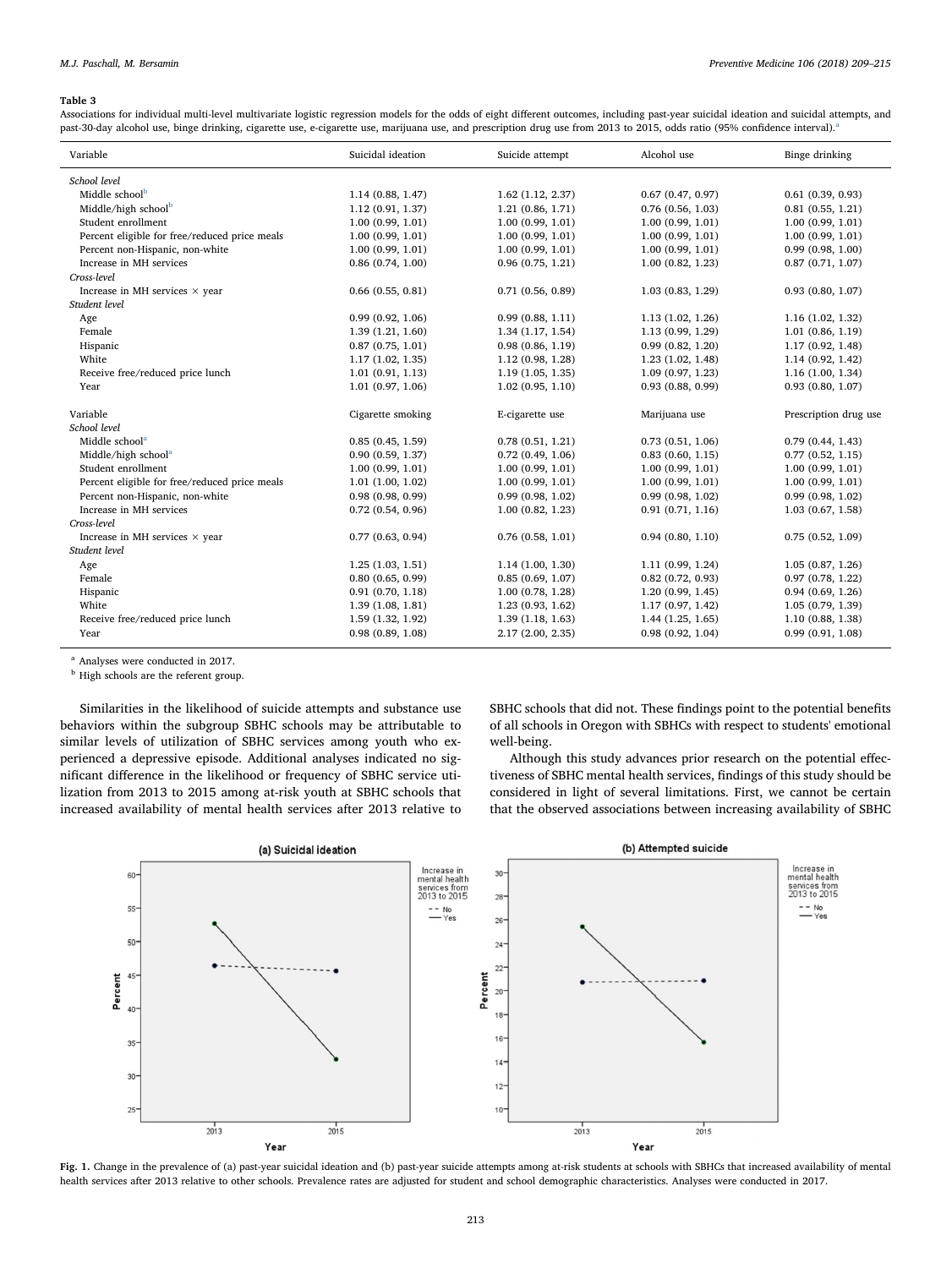<span id="page-5-0"></span>

Fig. 2. Change in the frequency of (a) past-30-day cigarette smoking, (b) past-30-day marijuana use, and (c) past-30-day prescription drug use without a doctor's order among at-risk students at schools with SBHCs that increased availability of mental health services after 2013 relative to other schools. Means are based on logged frequency measures and are adjusted for student and school demographic characteristics. Analyses were conducted in 2017.

mental health services and past-year suicide risk and substance use behaviors were not attributable to some other unmeasured difference(s) between the Oregon schools. We also cannot account for any other changes to mental health services in schools or communities that may have impacted student mental health. Sample attrition due to missing survey data may have biased our results in unknown ways. Survey measures for past-year depressive episodes, suicidal ideation, suicide attempts and substance use behaviors may have been subject to social desirability and recall bias as students may have underreported these mental health indicators due to stigma or inaccurate memory. We also acknowledge that the single-item measures for past-year depressive episodes, suicidal ideation, suicide attempts and substance use behaviors are intended for population-based epidemiological surveys and do not meet standards for clinical diagnosis. Finally, some of our analyses may have been underpowered due to the number of schools and/or students in subgroups being compared.

In conclusion, this study suggests that SBHC mental health services may have a beneficial effect on the emotional health of adolescents. Natural experimental studies with longitudinal designs in other populations are needed, however, to determine whether these findings can be replicated. Existing data from school-based surveys in other states should be useful for that purpose. Additionally, more in depth research is needed to determine the level of utilization of SBHCs mental health

services among at-risk students, and the specific types of mental health services being provided, to better understand effects of such services on mental health outcomes.

### Acknowledgments

This study was supported by grants from the National Institute on Child Health and Human Development (NICHD Grant No. R01 HD073386) and the National Institute on Alcohol Abuse and Alcoholism (NIAAA Grant No. R01 AA021726). The content is solely the responsibility of the authors and does not necessarily represent the official views of NICHD, NIAAA or the National Institutes of Health.

### Conflicts of interest statement

The authors declare no conflicts of interest.

#### Ethical approval

All study procedures were approved by the Institutional Review Board of the Pacific Institute for Research and Evaluation.